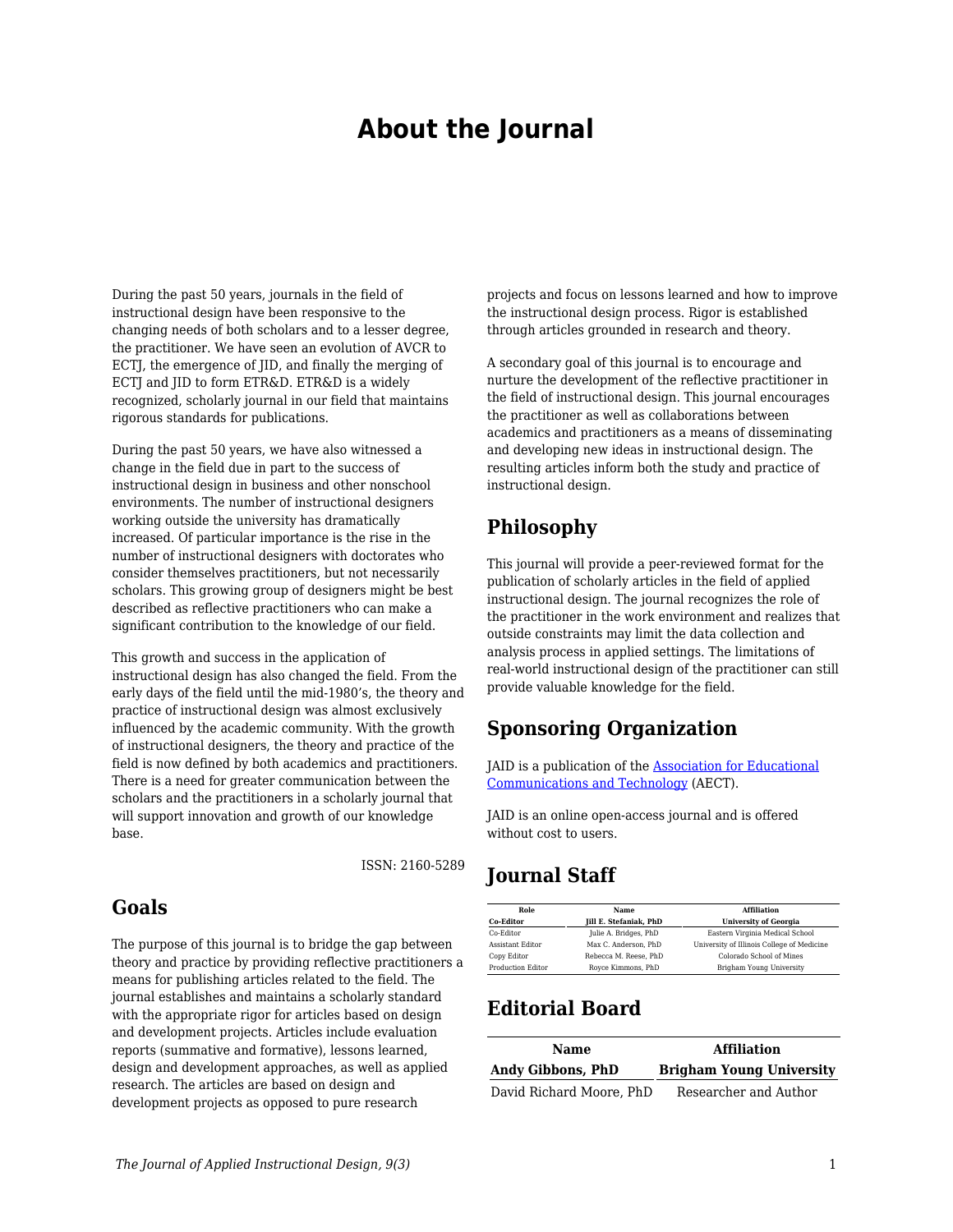| <b>Name</b>             | <b>Affiliation</b>                               |
|-------------------------|--------------------------------------------------|
| Rob Foshay, PhD         | Walden University and The<br><b>Foshay Group</b> |
| Wilhelmina Savenye, PhD | Arizona State University                         |
| James Ellsworth, PhD    | U.S. Naval War College                           |
| David Wiley, PhD        | Lumen Learning                                   |
| Ellen Wagner, PhD       | Sage Road Solutions, LLC                         |
| Barbara Lockee, PhD     | Virginia Tech                                    |
| Theodore J. Kopcha, PhD | University of Georgia                            |

### **About AECT**



**ASSOCIATION FOR** EDUCATIONAL<br>COMMUNICATIONS & **TECHNOLOGY** 

The [Association for Educational Communications and](https://www.aect.org/) [Technology](https://www.aect.org/) (AECT) is a professional association of instructional designers, educators and professionals who provide leadership and advise policy makers in order to sustain a continuous effort to enrich teaching and learning. Seizing opportunities to raise awareness and leverage technology, our members may be found around the world in colleges and universities, in the Armed Forces and industry, in museums, libraries, and hospitals, and in the many places where educational change is underway. Our research and scholarly activity contribute to the knowledge base in the field of Learning. We are on the cutting edge of new developments and innovations in research and application.

AECT is the premier organization for those actively involved in the design of instruction and a systematic approach to learning. We provide an international forum for the exchange and dissemination of ideas for our members and for target audiences. We are the national and international voice for improvement of instruction and the most recognized association of information concerning a wide range of instructional and educational technology. We have 24 state and six International Affiliatesall passionate about finding better ways to help people learn.

Since 1923, AECT has been the professional home for this field of interest and has continuously maintained a central position in the field, promoting high standards, in both scholarship and practice with nine Divisions and a Graduate Student Assembly that represent the breadth and depth of the field. Other journals sponsored by AECT include *[Educational Technology Research and](https://www.springer.com/journal/11423) [Development](https://www.springer.com/journal/11423)* and *[TechTrends](https://www.springer.com/journal/11528)*.

*The Journal of Applied Instructional Design* (JAID) is a refereed online journal designed for the publication of scholarly articles in the field of applied Instructional Design. The purpose of JAID is to provide the reflective ID scholar-practitioners and researchers a means for publishing articles on the nature and practice of ID that will support the innovation and growth of our knowledge base. The journal is for practitioners, instructors, students, and researchers of instructional design.

## **Call for Submissions**

JAID is for reflective scholar-practitioners, who through documentation of their practice in ID, make significant contributions to the knowledge of our field. Authors are invited to submit articles documenting new or revised approaches to ID; the processes of ID including in-depth documentation of analysis, design, and development, implementation and evaluation; design-based research; as well as applied research. Articles must be based on instructional design projects as opposed to pure research projects and focus on documented processes, lessons learned, and how to improve the overall process of ID. Articles must be grounded in research and theory connecting the intellectual foundations of the ID field and how these foundations shape its practice.

The journal will establish and maintain a scholarly standard with the appropriate rigor for articles based on design and development projects. A secondary goal of this journal is to encourage and nurture the development of the reflective practitioner in the field of ID. This journal encourages the practitioner as well as collaborations between academics and practitioners as a means of disseminating and developing new ideas in ID. The resulting articles should inform both the study and practice of ID.

#### [Submit an Article](https://docs.google.com/forms/d/e/1FAIpQLSdetYatKzxU7poSBjfLgKIJ-cXUT5aFDj7XVADK4B-pZTSNRQ/viewform)

## **Article Types**

JAID currently accepts submissions of three article types.

#### **Instructional Design Practice**

This is an applied journal serving a practicing community. Our focus is on what practitioners are doing in authentic contexts and their observed results. These articles cover topics of broad concern to instructional design practitioners. The articles should represent issues of practical importance to working designers.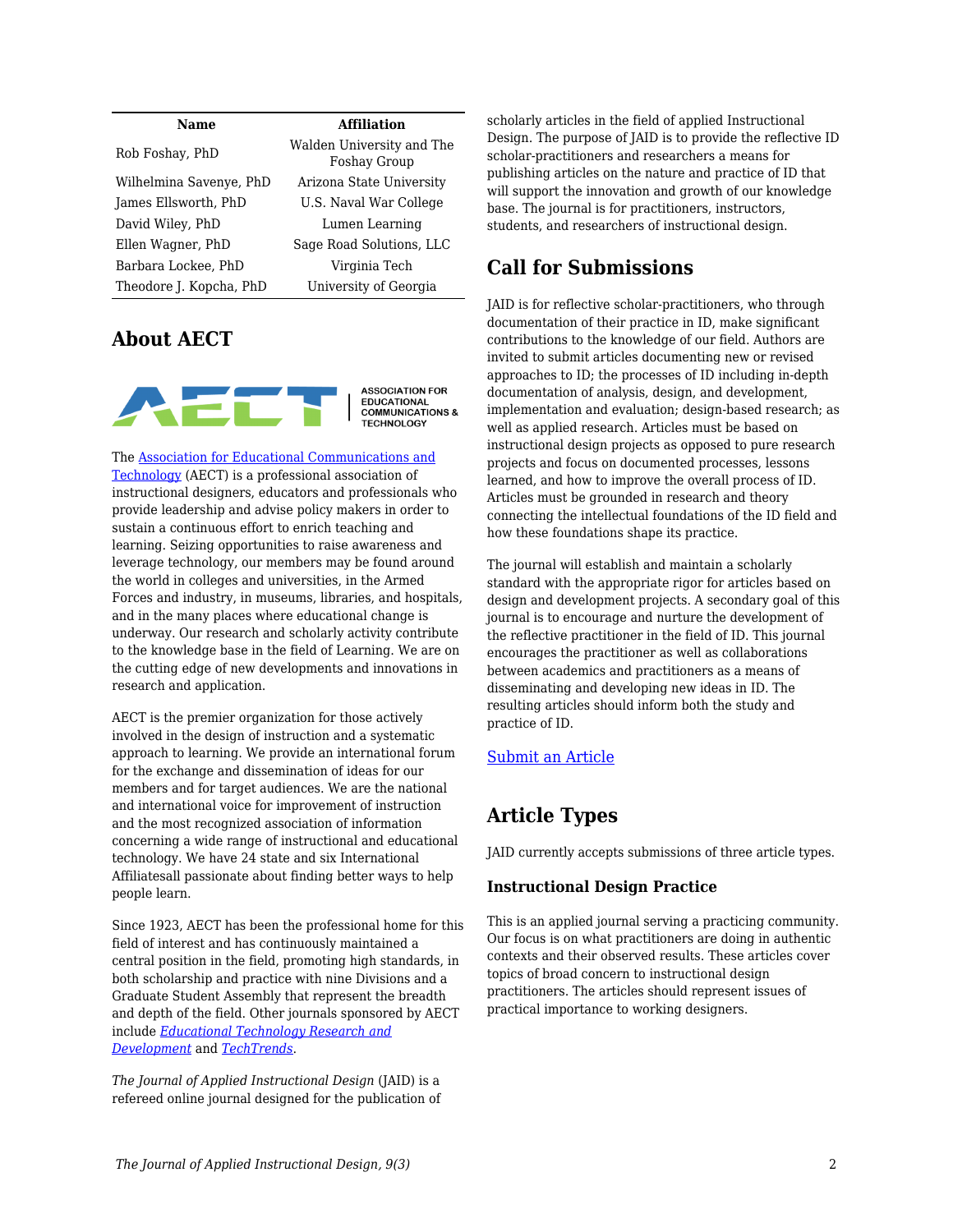#### **Research Studies on Applied Instructional Design**

JAID is interested in publishing empirical studies exploring the application of instructional design principles in applied settings. Quantitative and qualitative studies are welcome.

#### **Instructional Design/Performance Design Position Papers**

JAID also accepts position papers that attempt to bridge theory and practice. Examples may include conceptual frameworks and new ideas facing the instructional design community. The paper must also provide enough information to allow the replication of the innovation or continuation of the research in other settings. Position papers must be based in the context of a theoretical framework. Efficacy data is strongly preferred, but not always required, contingent upon the potential generalizability or value of the innovation.

## **Submission Guidelines**

The journal will focus on in-depth applications of the ID process and publish a variety of articles including case studies of the ID process; application articles that go beyond a mere how-to approach that provide implementation insights, guidance and evaluation of a

process; evaluation articles that focus on the viability of a product or process; applied research resulting from evaluation of materials, studies of project implementation, articles on ways to improve the ID process from the perspective of the practitioner, and short essays that provide a scholarly debate of relevant issues related to the application of ID and relevant book reviews. When applicable, articles should include supplementary materials including examples of ID products, evaluation instruments, media files, and design artifacts.

The articles in the journal will be from the perspective of the scholar-practitioner rather than from the researcher. However, the manuscripts must demonstrate scholarly rigor appropriate to applied manuscripts.

Articles, including tables or figures, must follow APA 6th edition formatting and be submitted in a word or doc format using at least 12-point New Times Roman font. Each article must have an abstract (75-100 words) and a list of keywords. While there is some flexibility in the length of an article, 2,000 to 4,000 words is a best-guess estimate. If in doubt, contact the editor prior to submitting the article. Identifying information must only be located on the cover page including contact information for the first author.

You may contact the editors via email, if you have further questions.

#### [Contact the Editor](mailto:jill.stefaniak@uga.edu?subject=JAID%20Question)



*The Journal of Applied Instructional Design, 9*(3). Retrieved from https://edtechbooks.org/jaid\_9\_3